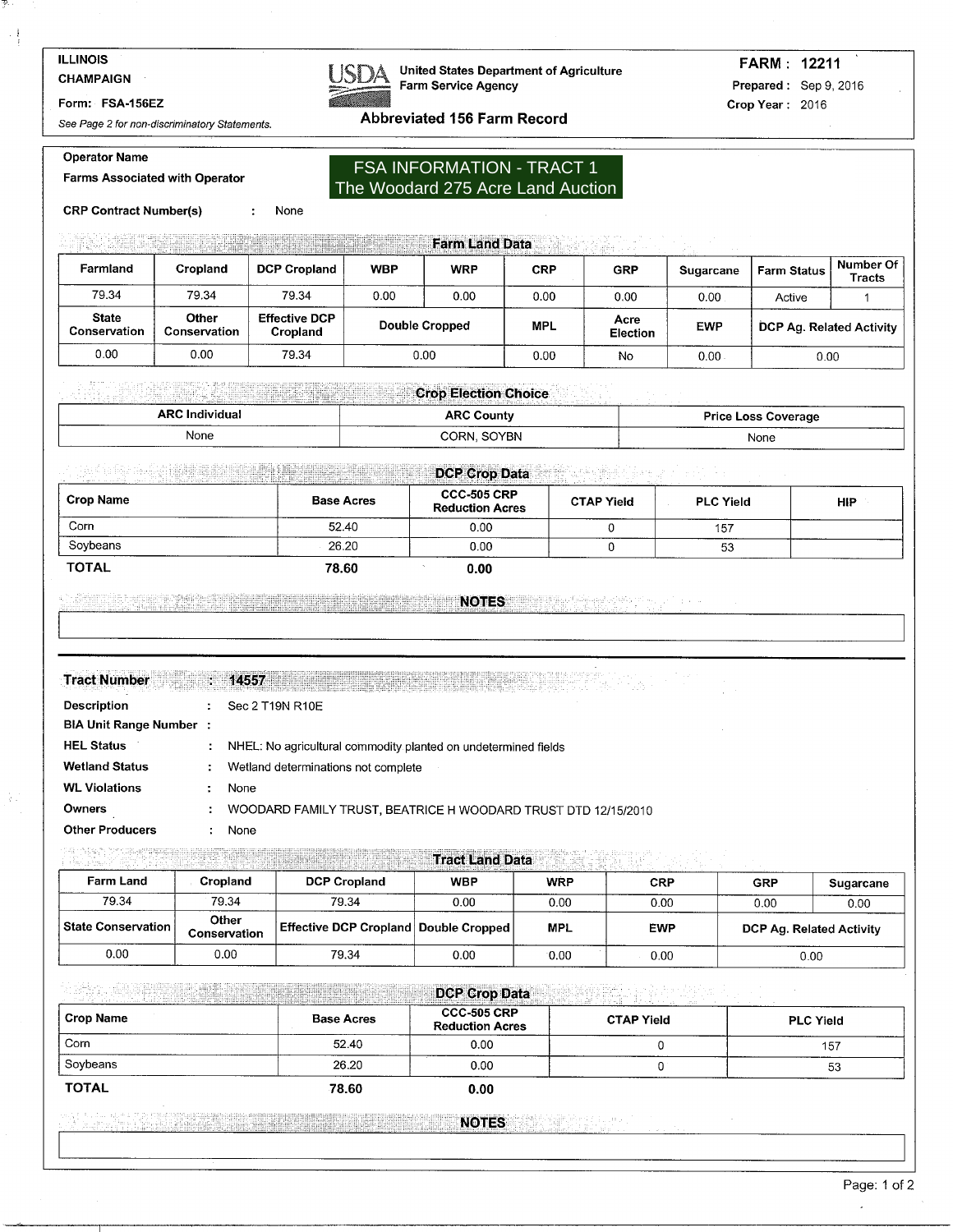

**Agriculture**

**United States Department of** The Woodard 275 Acre Land Auction AERIAL PHOTO - TRACT 1



Cropland

Tract Boundary

**Wetland Determination Identifiers**

 $\blacksquare$  Restricted Use

 $\nabla$  Limited Restrictions

Exempt from Conservation

Compliance Provisions

# Tract Cropland Total: 79.34 acres

 $\mathsf{I}\mathsf{F}$ eet

2016 Program Year Map Created May 02, 2016

> Farm **12211** Tract **14557**

> > IL019\_T14557

United States Department of Agriculture (USDA) Farm Service Agency (FSA) maps are for FSA Program administration only. This map does not represent a legal survey or reflect actual<br>ownership; rather it depicts the informati boundaries and determinations or contact USDA Natural Resources Conservation Service (NRCS).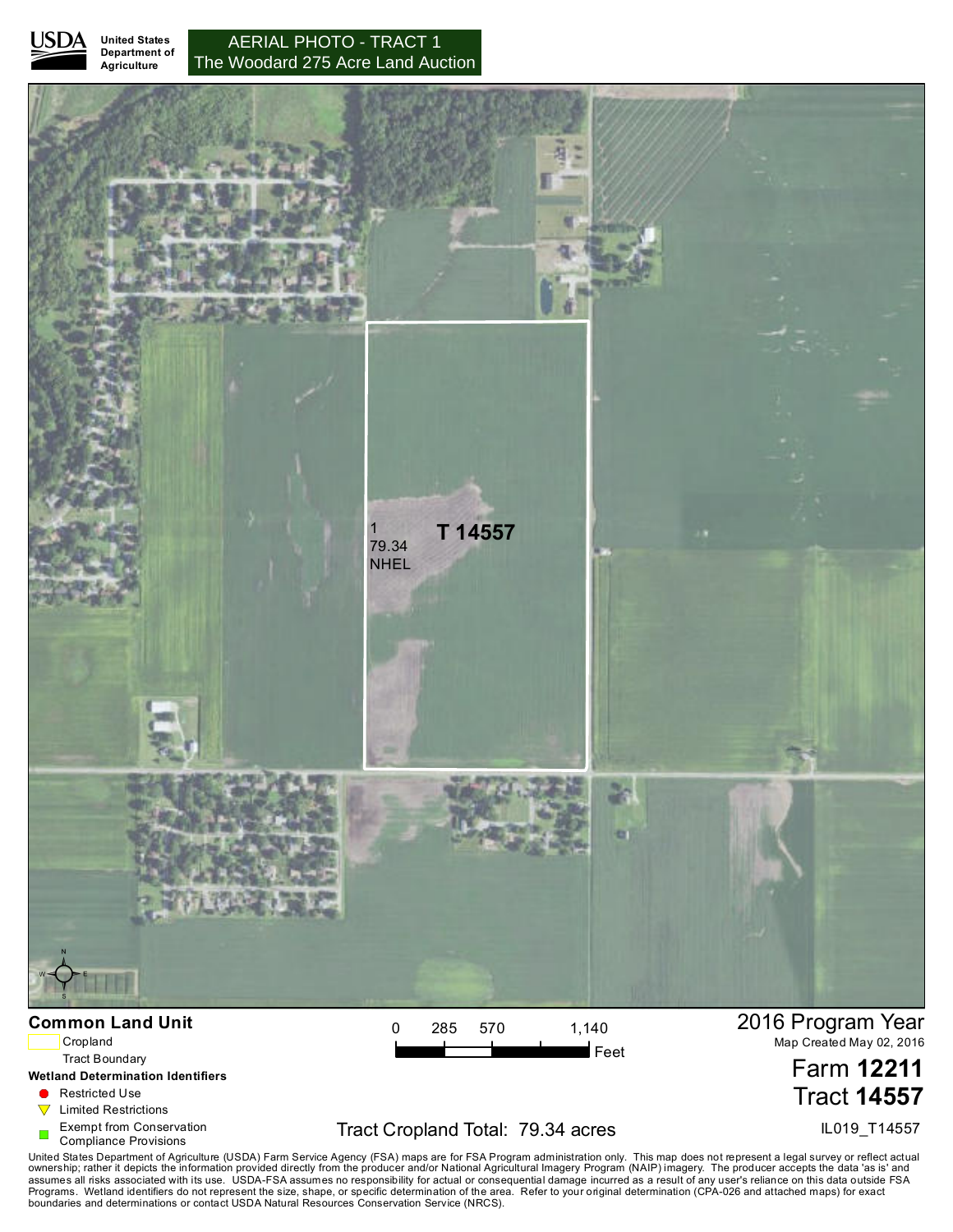## **ILLINOIS** CHAMPAIGN

ÿ.

Form: FSA-156EZ



**United States Department of Agriculture** Farm Service Agency

FARM: 11697 Prepared: Sep 8, 2016 Crop Year: 2016

**Abbreviated 156 Farm Record** 

Tract 11999 Continued ...

# FSA INFORMATION - TRACTS 2 & 3 The Woodard 275 Acre Land Auction

**RECEIVED AT LANDS** 

| <b>Tract Number</b>           |                                                                |
|-------------------------------|----------------------------------------------------------------|
| <b>Description</b>            | DOUGLAS CO SEC 12 & 13 BOWDRE TWP T14N R9E                     |
| <b>BIA Unit Range Number:</b> |                                                                |
| <b>HEL Status</b>             | NHEL: No agricultural commodity planted on undetermined fields |
| <b>Wetland Status</b>         | Wetland determinations not complete                            |
| <b>WL Violations</b>          | None                                                           |
| Owners                        | <b>WOODARD FAMILY TRUST</b>                                    |
| <b>Other Producers</b>        | None                                                           |
|                               |                                                                |

**Excessive Contract Land Data** MAIS CONTRACTOR  $\sim 10^{-10}$ 

| <b>Farm Land</b>   | Cropland                     | <b>DCP Cropland</b>                          | <b>WBP</b> | <b>WRP</b> | CRP        | GRP                      | <b>Sugarcane</b> |
|--------------------|------------------------------|----------------------------------------------|------------|------------|------------|--------------------------|------------------|
| 194.51             | 194.15                       | 194.15                                       | 0.00       | 0.00       | 3.53       | 0.00                     | 0.00             |
| State Conservation | Other<br><b>Conservation</b> | <b>Effective DCP Cropland Double Cropped</b> |            | <b>MPL</b> | <b>EWP</b> | DCP Ag. Related Activity |                  |
| 0.00               | 0.00                         | 190.62                                       | 0.00       | 0.00       | 0.00       |                          | 0.00             |

|              |                   | <b>DCP Crop Data</b><br>rengga matu 23 tre<br><u> Termanista e especialista e d</u> |                   |                  |  |  |  |  |  |  |
|--------------|-------------------|-------------------------------------------------------------------------------------|-------------------|------------------|--|--|--|--|--|--|
| Crop Name    | <b>Base Acres</b> | <b>CCC-505 CRP</b><br><b>Reduction Acres</b>                                        | <b>CTAP Yield</b> | <b>PLC Yield</b> |  |  |  |  |  |  |
| Corn         | 115.86            | 0.00                                                                                |                   | 145              |  |  |  |  |  |  |
| Soybeans     | 73.86             | 0.00                                                                                |                   | 48               |  |  |  |  |  |  |
| <b>TOTAL</b> | 189.72            | 0.00                                                                                |                   |                  |  |  |  |  |  |  |

**The company's Notes** (1999) **And the company of the company**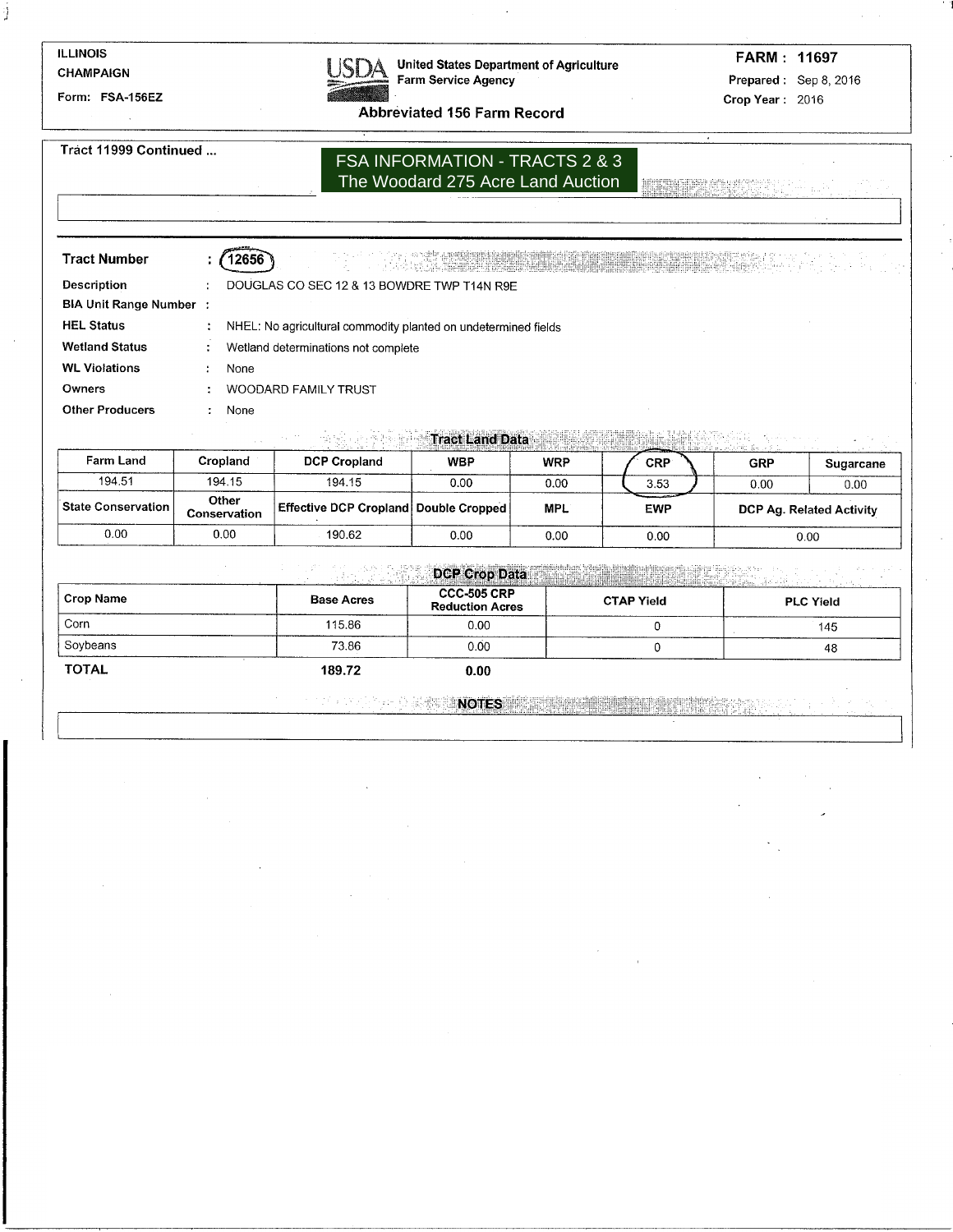| This form is available electronically.                                                                                                                                                                                                                                                        |                              |                  |                               |                         |                     |
|-----------------------------------------------------------------------------------------------------------------------------------------------------------------------------------------------------------------------------------------------------------------------------------------------|------------------------------|------------------|-------------------------------|-------------------------|---------------------|
| <b>U.S. DEPARTMENT OF AGRICULTURE</b><br>CRP-1                                                                                                                                                                                                                                                |                              |                  | . ST. & CO. CODE & ADMIN.     | 2. SIGN-UP NUMBER       |                     |
| $(03-26-04)$                                                                                                                                                                                                                                                                                  | Commodity Credit Corporation |                  | LOCATION                      |                         |                     |
| CONSERVATION RESERVE PROGRAM CONTRACT                                                                                                                                                                                                                                                         |                              |                  | $17 - 019$                    |                         | 36                  |
| NOTE: The authority for collecting the following information is Pub. L. 107-171. This authority allows for the<br>collection of information without prior OMB approval mandated by the Paperwork Reduction Act of 1995. The time                                                              |                              |                  | l3. CONTRACT NUMBER           | 4. ACRES FOR ENROLLMENT |                     |
| required to complete this information collection is estimated to average 4 minutes per response, including the time<br>for reviewing instructions, searching existing data sources, gathering and maintaining the data needed, and<br>completing and reviewing the collection of information. |                              |                  | 2483B                         | 3.5                     |                     |
| 7. COUNTY OFFICE ADDRESS (Include Zip Code):                                                                                                                                                                                                                                                  |                              |                  | 5. FARM NUMBER                | 6. TRACT NUMBER(S)      |                     |
| Champaign County FSA Office                                                                                                                                                                                                                                                                   |                              |                  | 11697                         | 12656                   |                     |
| 2110 West Park Court, Suite A                                                                                                                                                                                                                                                                 |                              |                  | 8. OFFER (Select one)         | 9. CONTRACT PERIOD      |                     |
| Champaign, IL 61821                                                                                                                                                                                                                                                                           |                              |                  | <b>GENERAL</b>                | FROM:<br>(MM-DD-YYYY)   | TO:<br>(MM-DD-YYYY) |
| TELEPHONE NUMBER (Include Area Code):                                                                                                                                                                                                                                                         |                              | $(217)$ 352-3536 | <b>ENVIRONMENTAL PRIORITY</b> | $10 - 01 - 2008$        | 09-30-2018          |

THIS CONTRACT is entered into between the Commodity Credit Corporation (referred to as "CCC") and the undersigned owners, operators, or tenants (who may be referred to as ""the Participant".) The Participant agrees to place the designated acreage into the Conservation Reserve Program ("CRP") or other use set by CCC for the stipulated contract period from the date the Contract is executed by the CCC. The Participant also agrees to implement on such designated acreage the Conservation Plan developed for such acreage and approved by the CCC and the Participant. Additionally, the Participant and CCC agree to comply with the terms and conditions contained in this Contract, including the Appendix to this Contract, entitled Appendix to this Contract, enti applicable sign-up period has been provided to such person. Such person also agrees to pay such liquidated damages in an amount specified in the Appendix if the Participant withdraws prior to CCC acceptance or rejection. The terms and conditions of this contract are contained in this Form CRP-1 and in the CRP-1 Appendix and any addendum thereto. BY SIGNING THIS CONTRACT PRODUCERS ACKNOWLEDGE RECEIPT OF THE FOLLOWING FORMS: CRP-1; CRP-1 Appendix and any addendum thereto; CRP-2 or CRP-2C, if applicable; and, if applicable, CRP-15.

| 10A. Rental Rate Per Acre                                                                   | 226.40       |              |              | 11. Identification of CRP Land (See Page 2 for additional space) |          |                                  |
|---------------------------------------------------------------------------------------------|--------------|--------------|--------------|------------------------------------------------------------------|----------|----------------------------------|
| B. Annual Contract Payment                                                                  | 792.00       | A. Tract No. | B. Field No. | C. Practice No.                                                  | D. Acres | E. Total Estimated<br>Cost-Share |
| C. First Year Payment                                                                       | 792.00 12656 |              |              | CP8A                                                             | 3.5      |                                  |
| (Item 10C applicable only to continuous signup when<br>the first year payment is prorated.) |              |              |              |                                                                  |          |                                  |

## **12. PARTICIPANTS**

| A(1). PARTICIPANT'S NAME AND ADDRESS (Zip Code):                                                                                                                                | (2) SHARE                          |               | (3) SOCIAL SECURITY NUMBER:                                           |                      |
|---------------------------------------------------------------------------------------------------------------------------------------------------------------------------------|------------------------------------|---------------|-----------------------------------------------------------------------|----------------------|
| Jeremy M Wolf<br>2758 County Road 1100 N                                                                                                                                        |                                    | $50\%$        | <b>ANSIGNATURE</b>                                                    | DATE (MM-DD-YYYYY)   |
| Homer, IL 61849                                                                                                                                                                 |                                    |               |                                                                       | 12/11112             |
|                                                                                                                                                                                 |                                    |               | (If more than three-individuals are signing, continue on attachment.) |                      |
| B(1). PARTICIPANT'S NAME AND ADDRESS (Zip Code):                                                                                                                                | (2) SHARE                          |               | (3) SOCIAL SECURITY NUMBER:                                           |                      |
| Woodard Family Trust c/o Mark Woodard<br>101 Airlane Dr                                                                                                                         |                                    | $50 \%$       | l (4)-SIGNATURE<br>FARILY FRUST                                       | DATE (MM-DD-YYYY)    |
| Hookstown, PA 15050                                                                                                                                                             |                                    |               | (If more than/thrée individuals aré signing, continue on attachment.) | 4/12                 |
| C(1). PARTICIPANT'S NAME AND ADDRESS (Zip Code):                                                                                                                                | $(2)$ SHARE                        |               | (3) SOCIAL SECURITY NUMBER:                                           |                      |
|                                                                                                                                                                                 |                                    | $\frac{0}{2}$ | (4) SIGNATURE                                                         | DATE (MM-DD-YYYY)    |
| (If more than three individuals are signing, continue on attachment.)                                                                                                           |                                    |               | (If more than three individuals are signing, continue on attachment.) |                      |
|                                                                                                                                                                                 | A. SIGNATURE OF CCC REPRESENTATIVE |               |                                                                       | B. DATE (MM-DD-YYYY) |
| 13. CCC USE ONLY - Payments according<br>to the shares are approved.                                                                                                            |                                    |               |                                                                       |                      |
| NOTE: The following statement is made in accordance with the Privacy Act of 1974 (5 USC 552a) and the Paperwork Reduction Act of 1995, as amended. The authority for requesting |                                    |               |                                                                       |                      |

the following information is the Food Security Act of 1985, (Pub. L. 99-198), as amended and the Farm Security and Rural Investment Act of 2002 (Pub. L. 107-171) and<br>regulations promulgated at 7 CFR Part 1410 and the Inter to enter into a Conservation Reserve Program Contract, to assist in determining eligibility, and to determine the correct parties to the contract. Furnishing the requested information is voluntary. Failure to furnish the requested information will result in determination of ineligibility for certain program benefits and other financial assistance administered by USDA agency. This information may be provided to other agencies, IRS, Department of Justice, or other State and Federal Law enforcement agencies, and in response to a court magistrate or administrative tribunal. The provisions of criminal and civil fraud statutes, including 18 USC 286, 287, 371, 641, 651, 1001; 15 USC 714m;<br>and 31 USC 3729, may be applicable to the informa

The U.S. Department of Agriculture (USDA) prohibits discrimination in all its programs and activities on the basis of race, color, national origin, gender, religion, age, disability, political beliefs, sexual orientation,

√ Original - County Office Copy

Owner's Copy

Operator's Copy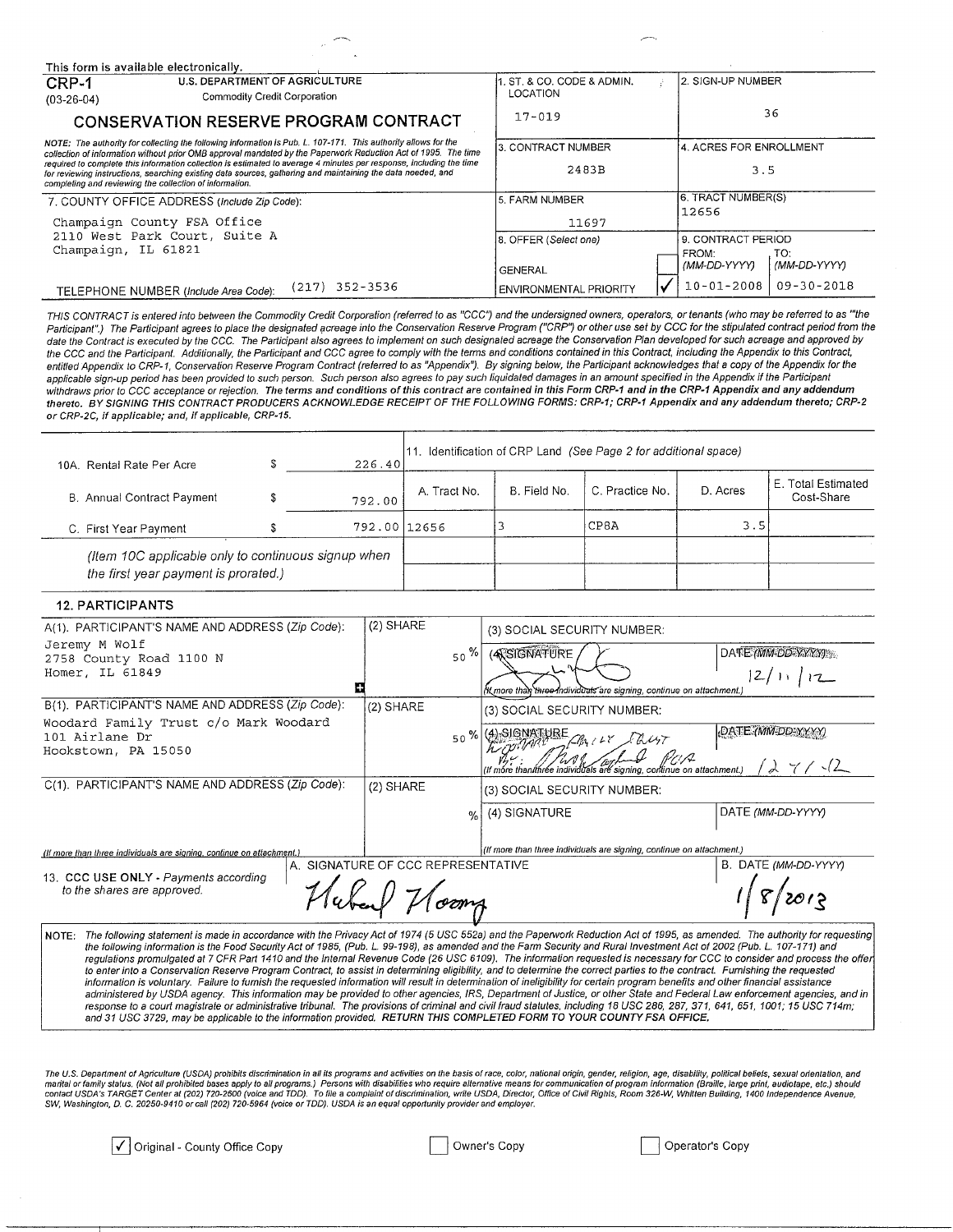

**Agriculture**

**United States Department of The Woodard 275 Acre Land Auction** AERIAL PHOTO - TRACT 2 (N)



# Exempt from Conservation

Compliance Provisions

# Tract Cropland Total: 194.15 acres

IL019\_T12656\_A1

United States Department of Agriculture (USDA) Farm Service Agency (FSA) maps are for FSA Program administration only. This map does not represent a legal survey or reflect actual<br>ownership; rather it depicts the informati boundaries and determinations or contact USDA Natural Resources Conservation Service (NRCS).